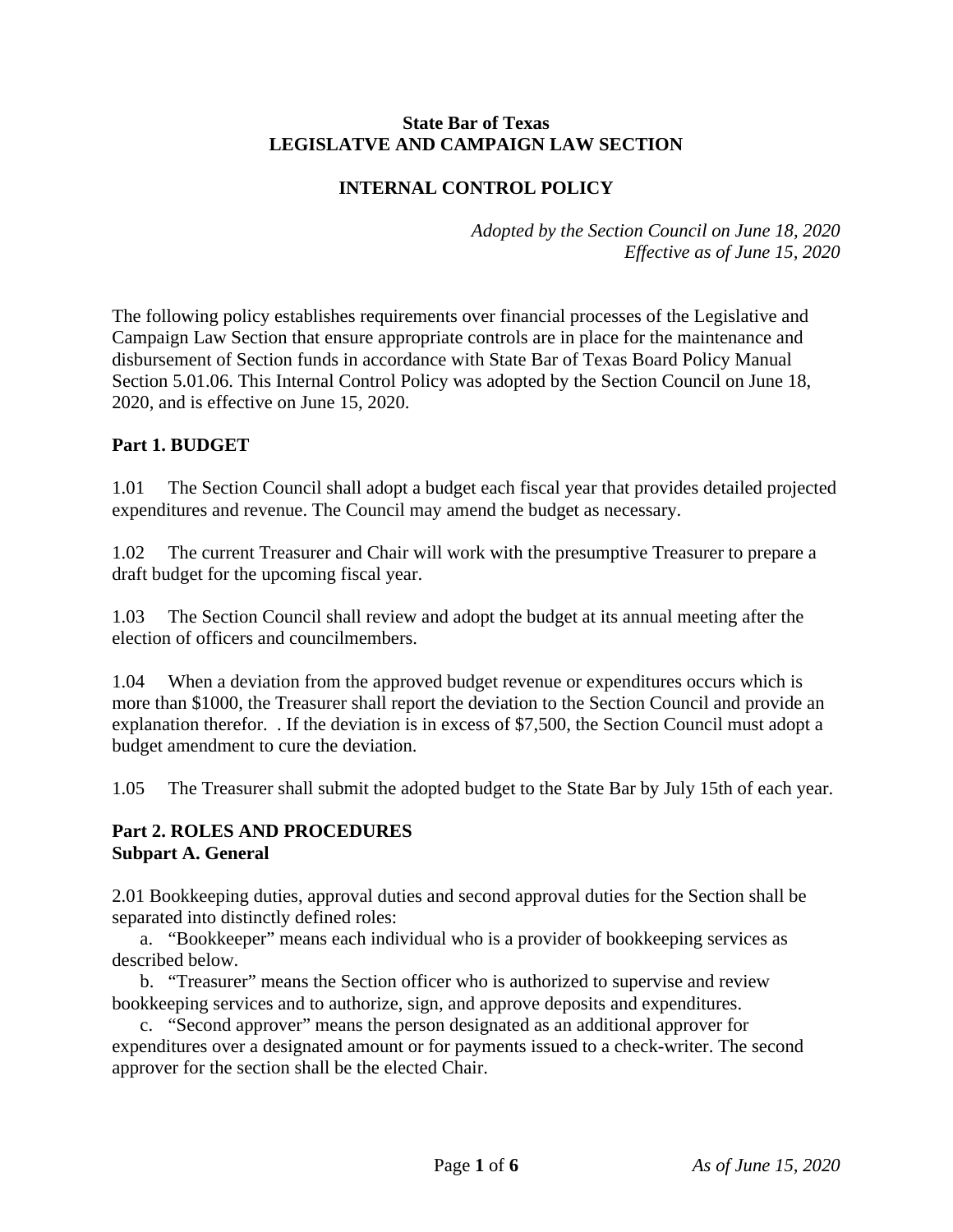2.02 The individual who performs bookkeeping and reconciliation services for the Section may not be the same individual who is responsible for approving expenditures.

2.03 If there is a significant change in circumstance or if the Section changes bookkeepers, the Section Council will evaluate and, if necessary, adopt and file an amended internal controls policy with the State Bar.

#### **Subpart B. Bookeeping Duties**

2.04 The Bookkeeper shall provide bookkeeping services to the Section, including, but not limited to, the following duties:

- a. Issue checks.
- b. Pay invoices within two weeks of receiving the invoice.
- c. Obtain approval on all payments as established in these policies.
- d. Deposit revenue within three business days of receipt.
- e. Custodian of the Section checkbook
- f. Keep accounting books according to Generally Accepted Accounting Standards.

Revenues should be recognized when earned and expenses should be recognized when a liability is incurred.

 g. Reconcile bank and investment accounts by the end of the month following the reporting month.

h. Prepare financial reports by the end of the month following the reporting month.

 i. Retain all documentation, such as invoices, approvals, reports, etc. according to the records retention policy.

- j. Calculate and pay sales tax.
- k. Collect W-9 forms for all contracted services.
- l. Provide State Bar with financial reports in a timely manner.
- m. Provide Section Chair and Treasurer with financial reports in a timely manner.
- n. Protect the confidentiality of and access to Section financial information.
- o. Provide financial information or complete other duties as required.
- p. Communicate yearly with State Bar auditors.
- q. Provide explanation on budget-to-actual variances.

2.05 The State Bar Accounting Department shall serve as the Section Bookkeeper and provide the bookkeeping services required under this Policy.

#### **Subpart C. Treasurer Duties**

2.06. In addition to the duties prescribed by the Section Bylaws, the Treasurer must be an elected member of the council and have a fiduciary duty to the Section. The treasurer reviews and monitors finances through the following activities:

 a. The Treasurer is the primary approver of Section expenditures in accordance with the procedure prescribed by this Policy.

 b. All invoices are approved in advance of payment by the Treasurer through e-mail approval. The bookkeeper will retain documentation of all approvals.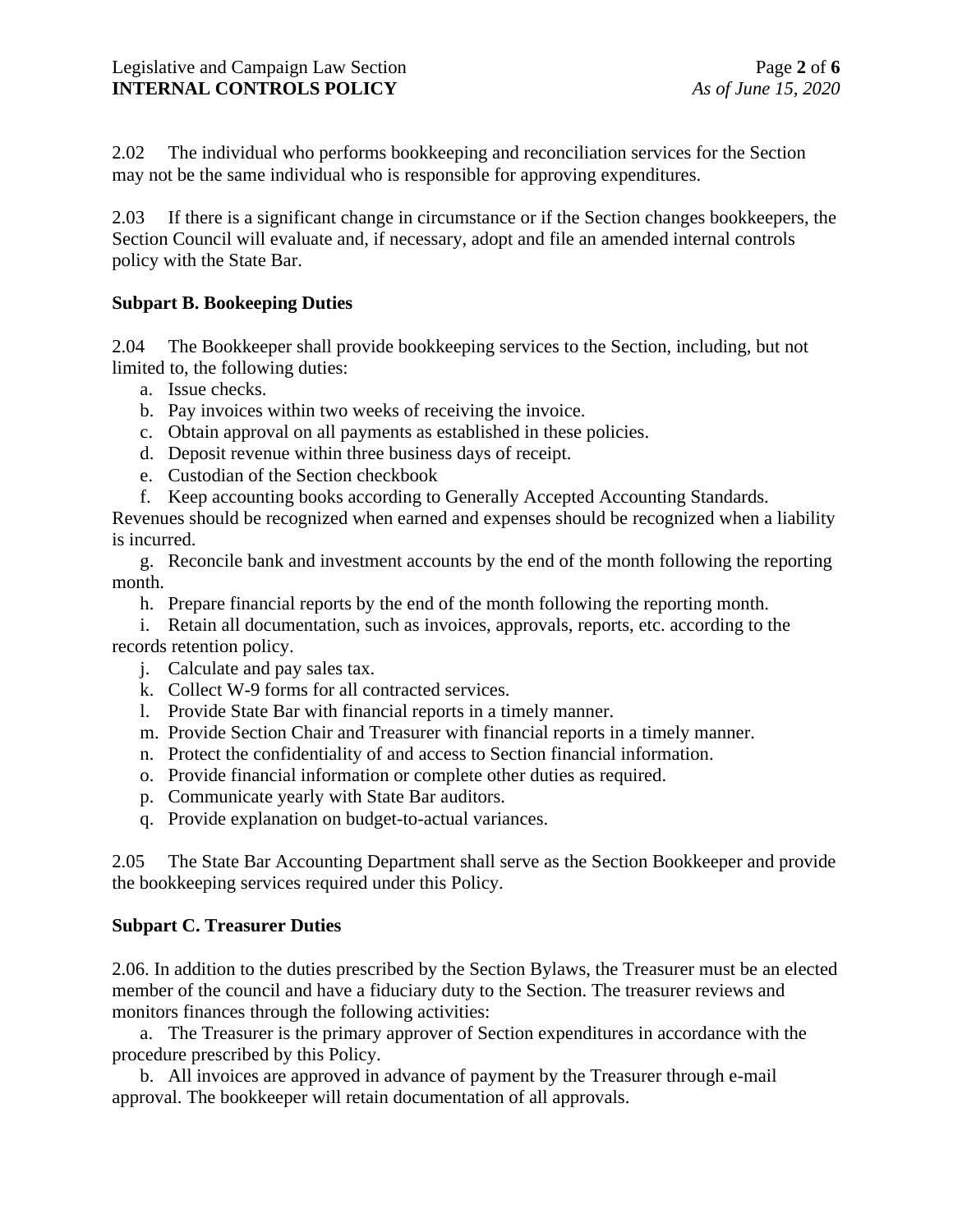2.07 Any reimbursement request by or invoice from the Treasurer requires an additional email approval by the Second Approver. The bookkeeper will retain documentation of all approvals.

2.08 Except as provided by Section 2.09, any payment of \$2,000 or more that is an unbudgeted expenditure requires an additional e-mail approval by the Second Approver in advance of payment. The bookkeeper will maintain documentation of all approvals.

2.09 Section 2.08 does not apply to the monthly bill payment to the State Bar of Texas, provided that every invoice or reimbursement contained therein has already been appropriately approved.

## **Subpart D. Council Duties**

2.10 The Section Council shall review a detailed financial report, including a list of all checks written, at least quarterly. The Secretary will record the Council's review and disposition of the report in the meeting minutes.

## **Part 3. BANK ACCOUNTS AND CHECK WRITING**

3.01 There shall be at least three individuals who are authorized signors on the Section bank account at all times. The authorized signors on the checking, savings, or investment accounts are the current Treasurer and at least two signors from the State Bar of Texas to be designated by the Chief Financial Officer.

3.02 The State Bar Accounting Department shall be the custodian of the Section checkbooks and shall physically secure them at all times. In preparing checks, the Accounting Department shall observe the following:

 a. Checks should be written in sequential order and a record retained of all checks written or voided.

 b. Checks should be dated at the time the check was written and should be recorded on the same date.

- c. No post or pre-dated checks are allowed.
- d. Blank checks or checks made out to "cash" are prohibited.\*

3.03 A second signature is be required for all checks over \$1,000

## **Part 4. PAYMENT OF EXPENSES AND INVOICES**

4.01 The State Bar Accounting Department shall provide a copy of its monthly bill to the Treasurer.

4.02 A detailed invoice and/or contract is required for any payment or deposit. No money shall be paid to any person or company without detailed back-up and documentation.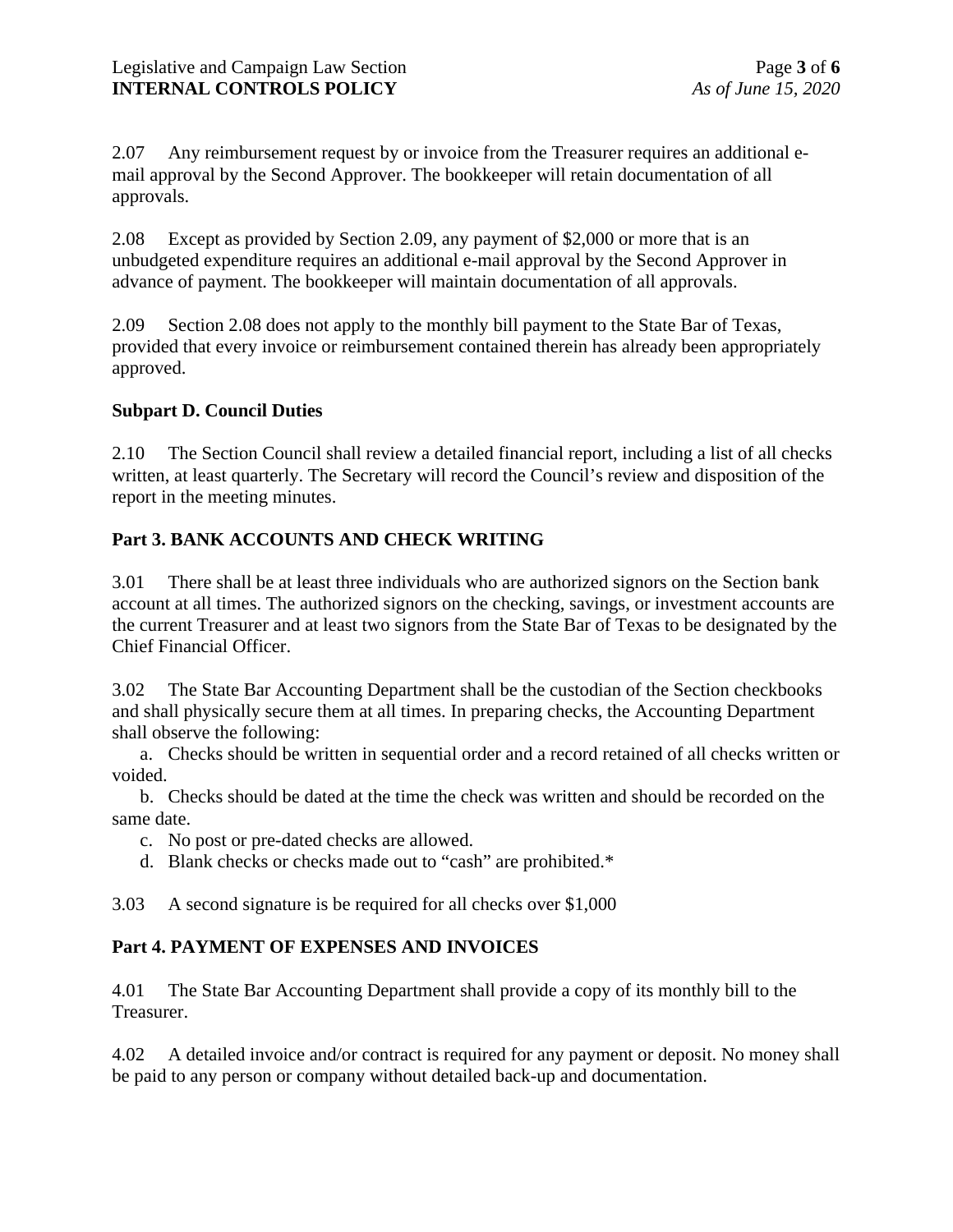- 4.03 An invoice submitted for payment should contain the following information:
	- Vendor name and address
	- Itemized description of the goods or services provided
	- Total amount billed
	- Period of time for which the services will be/were rendered
	- Terms of payment for late fees or discounts for early payment (if applicable)
	- Due date
	- Invoice number and date
	- Itemized fees

4.04 Vendors shall not be paid in advance of full completion of the contracted services with the exception of reasonable advance deposits, airfare, or payments for subscription services, such as insurance, rent, software licenses, or similar services.

- 4.05 Payment should meet the following criteria:
	- The expenses are reasonable and necessary.
	- The expenses have been budgeted.
	- The goods and services have been received.
	- Contracted terms have been met.
- 4.06 Reimbursement requests should contain the following information:
	- Completed reimbursement request form, signed by requestor. (An electronic signature is acceptable).
	- Itemized receipts and invoices.
	- A second approval, if the requestor is a signor on the bank account.
	- Explanation for any lost receipts or requests that do not have back-up documentation.

# **Part 5. DEPOSITS**

5.01 All money or checks received by the Section should be deposited within three business days of receipt by the State Bar of Texas Accounting Department. The Treasurer shall be notified of any deposits. Immediately upon receipt, the Bookkeeper should stamp the check "for deposit only" and the bank account number of the Section. Associated invoices or other supporting documents demonstrating the reason the deposit was collected should be attached to the check/deposit slip and retained for audit purposes and/or customer inquiries.

# **Part 6. CONFIDENTIAL DATA**

6.01 All confidential data must be protected and shall be handled as follows:

- Credit card numbers should not be transmitted through e-mail.
- All confidential information should be redacted, or stored in a protected manner.
- Access to bank accounts, credit card processing accounts, and financial records should be limited to the council and essential users only.
- Care is required in the destruction of credit card and other sensitive information to ensure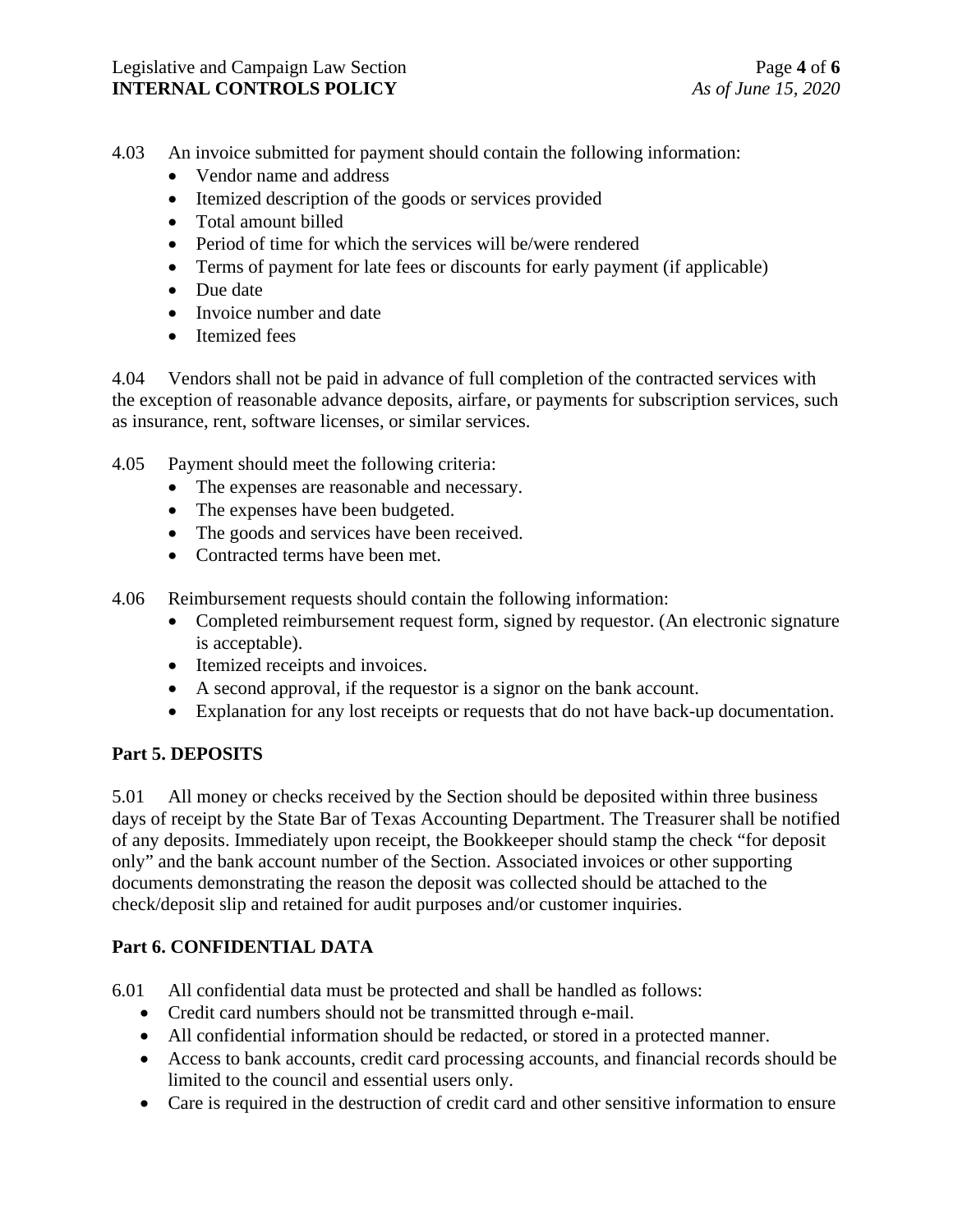that the information cannot be copied or duplicated..

• Controls will be established with any credit card processor so that refunds may only be made to the credit card originally charged, and the refund cannot exceed the original payment

## **Part 7. FINANCIAL REPORTS AND RECONCILATIONS**

7.01 Checks and deposits must be reconciled in the Section's bookkeeping system within 30 days of receipt of the Section's bank statements. The reconciliation should also note all outstanding deposits and checks. All checks or deposits that are outstanding for longer than three months should be reviewed for resolution. Voided and/or reissued checks should also be reported in the regular monthly documentation.

7.02 The Treasurer should use monthly budgets, financial statements, and historical financial records to investigate significant variances, whether positive or negative. Inquiry should be made on projects with excessive costs.

7.03 The Section shall provide explanation for any significant variances, upon request, for State Bar Audit purposes.

7.04 Financial statements should be provided to the council on a quarterly basis. The financial statements should include: 1) bank and investment statements, 2) a bank reconciliation, 1) an income statement that compares current year to prior year, 3) an income statement that compares current year to the approved budget, 4) a balance sheet.

## **Part. 8. FUND BALANCES**

8.01 A minimum fund balance for the Section is defined as \$30,000, which is approximately 1.5 years of operating expenditures.

8.02 The Section Council will evaluate an investment strategy when the Section fund balance exceeds \$150,000. Any investment policy strategy will protect the Section's principle while producing the best yield for the Section.

8.03 Any investments will comply with the Public Funds Investment Act.

8.04 The Section will carry a minimum reserve of \$30,000.

8.05 If the Section determines the need to reduce its reserve, the negative spending shall be budgeted to specific projects within the Section's budget. and shall not reduce the corpus by more than 25 percent per year.

# **Part. 9. REIMBURSEMENT POLICY**

9.01 The Section reimbursement policy is set out in Appendix A.